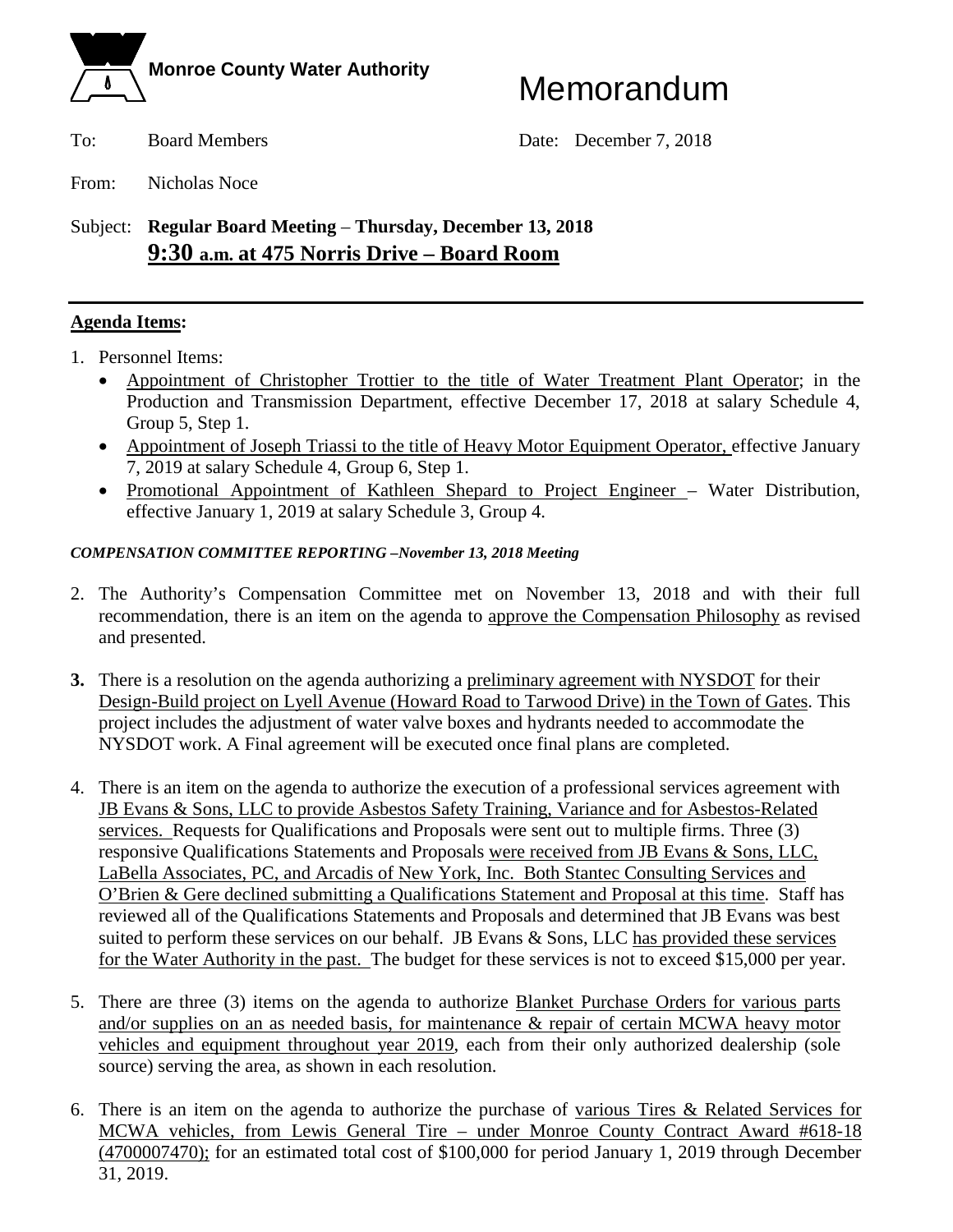- 7. There is an item on the agenda to authorize the purchase of office supplies from Staples Business Advantage on an as needed basis, at an estimated amount of \$25,000, utilizing the City of Rochester Contract #128732/427380 commencing December 1, 2018 through November 30, 2019.
- 8. The Information Technology Department has two (2) items on the agenda. The first item seeks Board approval to purchase various Security Incident and Event Monitoring System equipment, licensing and support services from LogRhythm Inc., through K Logix, LLC at an estimated cost of \$79,000 as part of the components associated with the Authority's Security Infrastructure Enhancement Project. The second item requests approval to purchase approximately twenty (20) electronic Tablets utilizing the NYS OGS Information Technology Umbrella Contract and the MCPV alliance contract at an estimated cost of \$50,000, These tablets will be for use by field personnel.
- 9. There is an item on the agenda to award the 2019 Annual Geotechnical Investigation and Material Testing Services Contract. This is a contract for geotechnical investigations, material testing, and engineering services. There was one bid submitted. Our recommendation is to award this work **to**  CME Associates, Inc**.** in the bid amount of \$239,765.
- 10. There is an item on the agenda to award a contract for the Stone Road and Wood Road Water Main Replacements Project in the Town of Greece. The project involves furnishing and installing approximately 3,100 linear feet of 6" ductile iron water main and appurtenances on Stone Road (County Road 148) and Wood Road. There were two bids submitted. Our recommendation is to award this work to Randsco Pipeline, Inc**.** in the bid amount of \$627,239.



11. There is an item on the agenda to authorize the purchase of emergency generator, original equipment manufacturer (OEM) repair parts and services to supplement Authority maintenance staff for equipment repairs and maintenance. The Authority currently operates and maintains multiple Cummins-Onan portable and fixed emergency generators to maintain water supply from the treatment plants and various pump stations during power outages.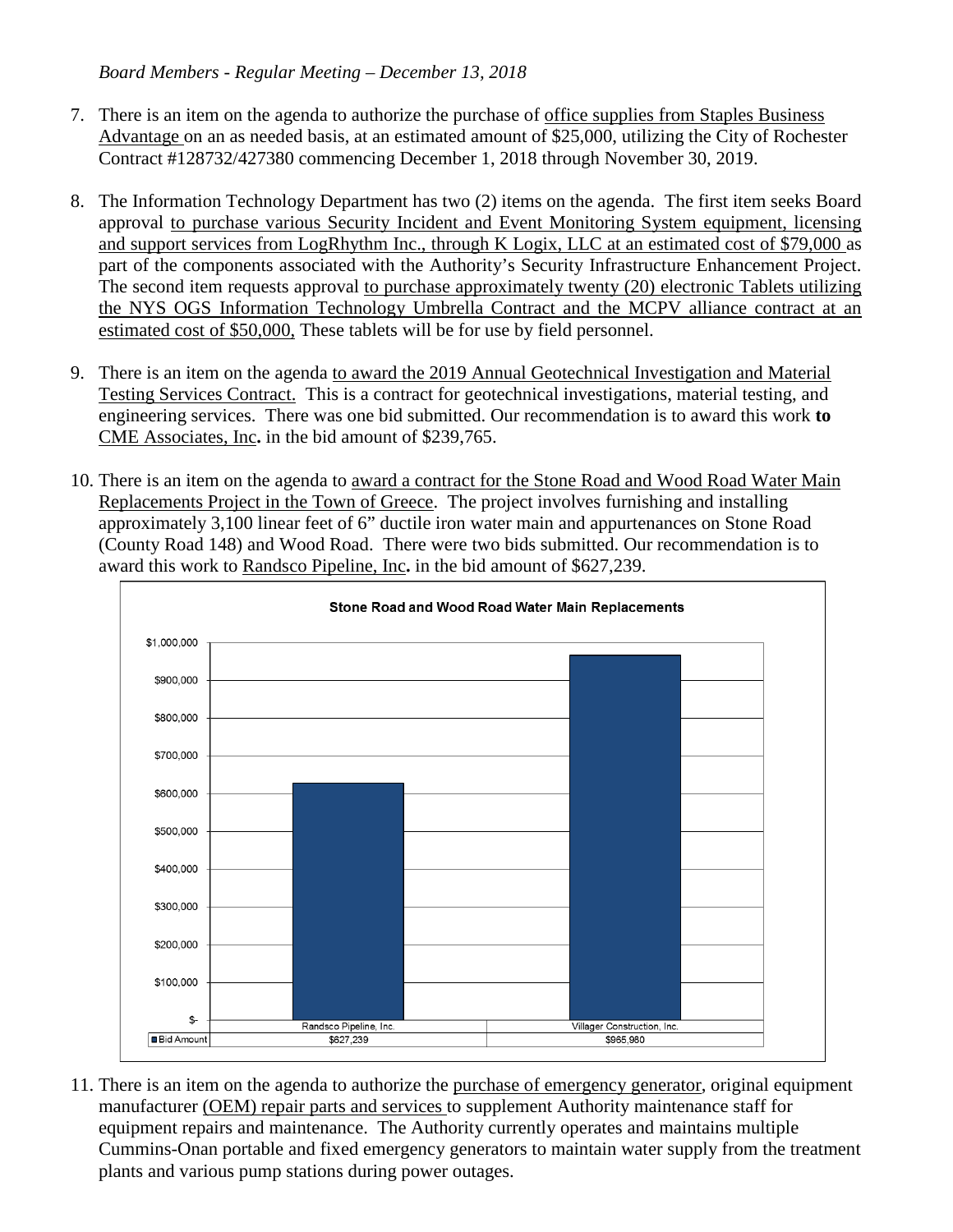Cummins Sales and Service located in Buffalo, NY will supply OEM repair parts and field labor services to the Authority on an as-needed basis. This is the manufacturer's sales and services facility located in closest proximity to the Authority's service area. The estimated cost for parts and services is \$25,000 per year.

- 12. There is an item on the agenda to award a unit price purchase contract for printing and mailing services of MCWA Customer Bills, Notices and Meter Read Cards from low, responsive, responsible bidder I.M.S. Direct in the estimated bid amount of \$117,353 for initial one-year term with option to extend with mutual consent, up to four additional one-year terms.
- 13. There are three (3) matters on the Agenda to modify three (3) Resolutions approved at the November 8, 2018 Board Meeting as follows:
	- #18-224 to include Five Star Equipment Co., as an approved Vendor (Vendor added by NY State after Board approval was granted on 11/8/18) for utilization through the NY State OGS Contract, Group 72007 Award #22935 for Heavy Equipment Rental.
	- #18-228 to reflect unit price contract award for Stainless Steel Curb Rods to low, responsive, responsible bidder Core and Main in the bid amount of \$14,229 based on estimated quantities.
	- #18-229 to reflect unit price contract award for Curb Boxes and Rods to low, responsive, responsible bidder Core and Main in the bid amount of \$47,550 based on estimated quantities.

#### *AUDIT COMMITTEE REPORTING - December 6, 2018 Meeting*

- 14. The Authority's Audit Committee met on December 6, 2018, and with their recommendation there are two (2) resolutions appearing on the Agenda. One is to authorize the Executive Director to execute an agreement for the purchase of Excess Workers' Compensation Insurance through State National, as brokered through NCAComp, Inc. and a second resolution authorizing the Executive Director to execute agreement with Cigna for the purchase of Life and Long-Term Disability Insurance for eligible employees as brokered through Rose & Kiernan, Inc.
- 15. The Authority's standard procurement compliance resolution.

#### *GOVERNANCE COMMITTEE REPORTING – December 6, 2018 Meeting*

- 16. The Authority's Governance Committee met on December 6, 2018, and with their recommendation there are resolutions for the following; policy documents are enclosed for full Board review:
	- Approval of the Policy for Tracking and Disposal of Fixed Assets, as revised and presented.
	- Re-adoption of the Procurement Disclosure Policy, as presented.
	- Re-adoption of the Internal Controls & Financial Accountability Policy, as presented.
	- Approval of the Professional Services Policy and Procedures, as revised and presented.
	- Approval of the Responsibilities of Members and Officers, as revised and presented.
	- Approval of the Purchasing and Procurement Guidelines, as revised and presented.
- 17. There is a resolution to ratify and confirm Water Rates effective January 1, 2019. The required Public Information Meeting on the rate changes will have taken place on Wednesday, December 12, 2018 at 3:00 p.m.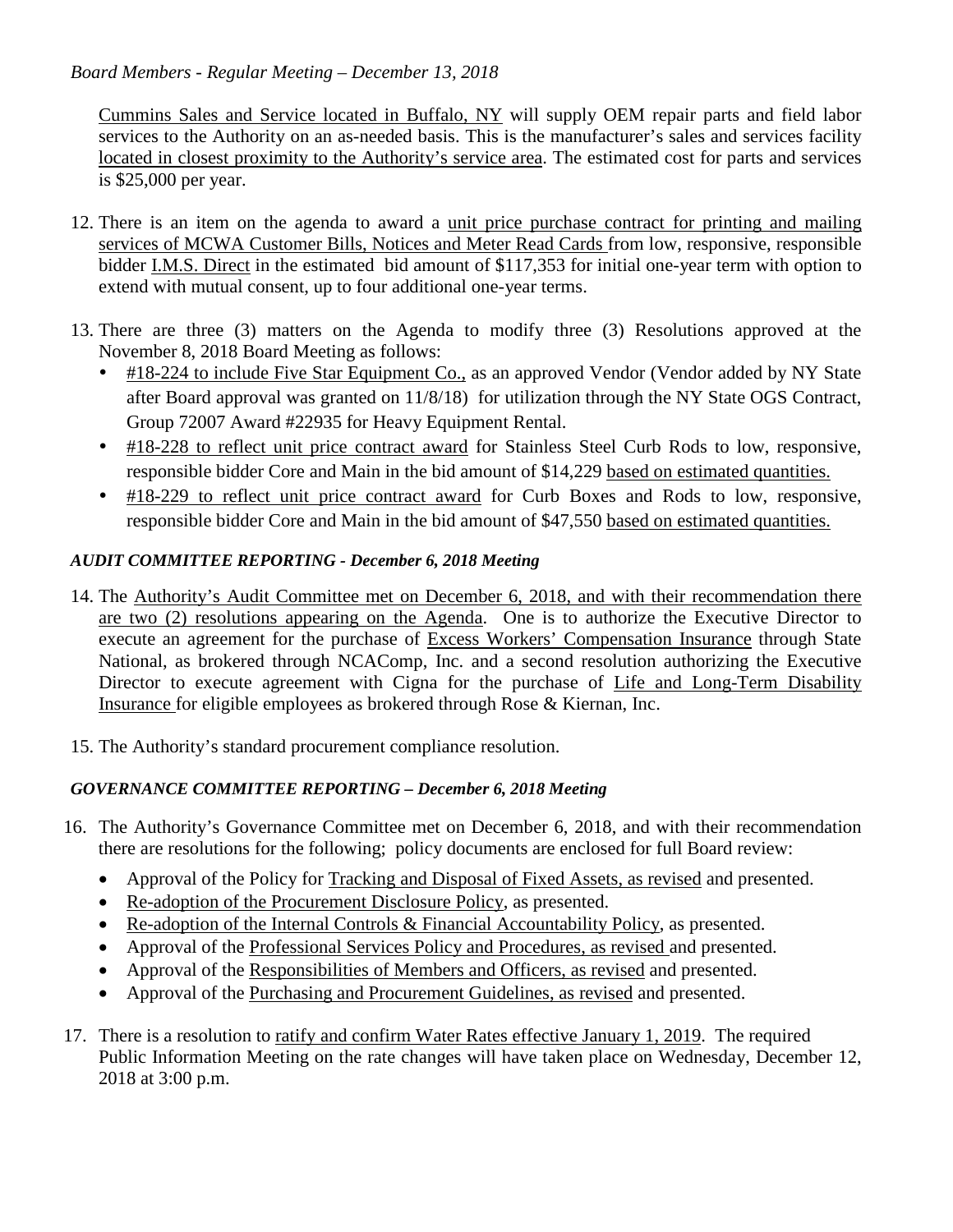18. There is an item to approve Board and Staff travel for training and MCWA mission-related seminars, conferences and meetings during 2019.

#### *There may be additional items placed on the agenda not finalized for this mailing.*

*It is anticipated there will be an executive session requested pursuant to Section 105(1)(f) of the New York Public Officers Law in order for the full Board to discuss the employment performance history and evaluation of particular employees*.

#### **Board Discussion / Notification Items:**

- $\triangleright$  In Board folders for review:
	- o Any routine monthly updates.

#### *There may be additional items presented for discussion and/or notification.*

Enclosures

cc: Executive Staff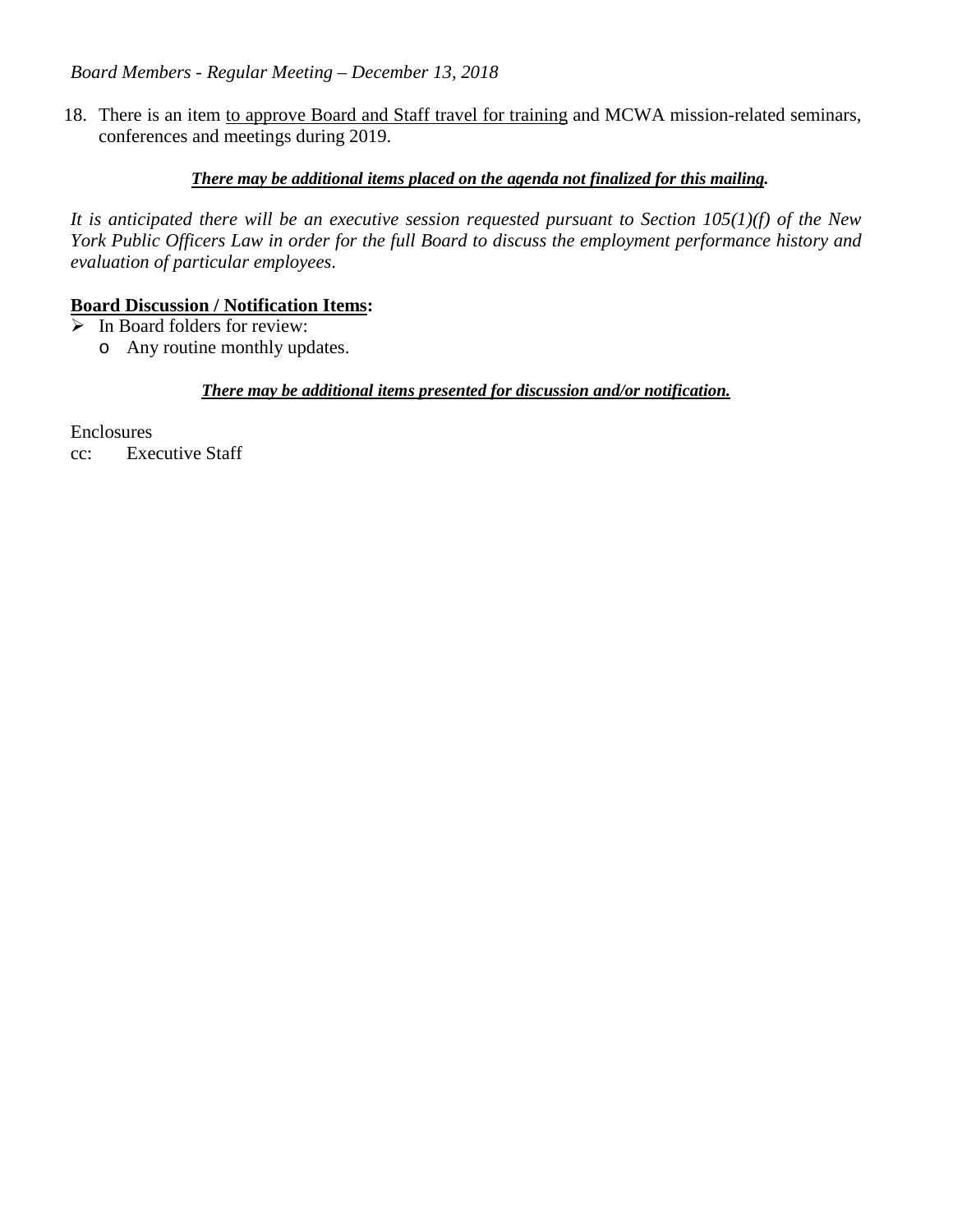|                                                                    |                                                                  |    |  | <b>Monroe County Water Authority</b>                                          | <b>REQUISITION AND</b>                                                                                 |  |  |
|--------------------------------------------------------------------|------------------------------------------------------------------|----|--|-------------------------------------------------------------------------------|--------------------------------------------------------------------------------------------------------|--|--|
|                                                                    |                                                                  |    |  | <b>PURCHASE REQUISITION</b>                                                   | ORDER NO.                                                                                              |  |  |
|                                                                    |                                                                  |    |  | DATE: November 9, 2018<br>Do Not Duplicate [7]                                | <b>DELIVER TO:</b>                                                                                     |  |  |
| ☑<br><b>OPERATION CENTER (1)</b><br>ORDERED BY : Mark lannitti 769 |                                                                  |    |  |                                                                               |                                                                                                        |  |  |
|                                                                    |                                                                  |    |  | Name and Emp. #                                                               | $\Box$<br>TREATMENT PLANT (2)<br>$\Box$<br>MCWA PICK UP (7)                                            |  |  |
| <b>APPROXIMATE</b><br>DATE REQUIRED : 1/1/2019                     |                                                                  |    |  |                                                                               | AS SPECIFIED BELOW (99)<br>∩                                                                           |  |  |
|                                                                    |                                                                  |    |  | (Must Provide A Date)                                                         | Approximate Cost:<br>\$40,000.00                                                                       |  |  |
|                                                                    | <b>ACCT., JOB ORDER</b><br>OR AUTHORIZATION # : ________________ |    |  | 8270                                                                          |                                                                                                        |  |  |
|                                                                    |                                                                  |    |  | PO DESCRIPTION : _________________________Kenworth Parts                      | $\boxed{\text{J}}$ Bid Item<br>Quote Item                                                              |  |  |
|                                                                    |                                                                  |    |  | VENDOR # : __ __ _ _ _ 4568 VENDOR NAME: Kenworth group                       | Contract Item                                                                                          |  |  |
| <b>ITEM</b>                                                        |                                                                  |    |  |                                                                               |                                                                                                        |  |  |
| NO.                                                                | QUANTITY UNIT PURCH.<br>NEEDED   TYPE   NUMBER                   |    |  | DESCRIPTION OF MATERIAL                                                       |                                                                                                        |  |  |
| $\mathbf{1}$                                                       | $\mathbf{1}$                                                     | ea |  |                                                                               | Blanket order for various parts and supplies for maintenance and repair of MCWA 10 wheel dump, 6 wheel |  |  |
|                                                                    |                                                                  |    |  | dump, and crew trucks to be purchased as needed. Sole source for these parts. |                                                                                                        |  |  |
|                                                                    |                                                                  |    |  | Contract period from 01/01/19 to 12/31/19                                     |                                                                                                        |  |  |
|                                                                    |                                                                  |    |  |                                                                               |                                                                                                        |  |  |
|                                                                    |                                                                  |    |  |                                                                               |                                                                                                        |  |  |
|                                                                    |                                                                  |    |  |                                                                               |                                                                                                        |  |  |
|                                                                    |                                                                  |    |  |                                                                               |                                                                                                        |  |  |
|                                                                    |                                                                  |    |  |                                                                               |                                                                                                        |  |  |
|                                                                    |                                                                  |    |  |                                                                               | ۳                                                                                                      |  |  |
|                                                                    |                                                                  |    |  |                                                                               |                                                                                                        |  |  |
|                                                                    |                                                                  |    |  |                                                                               |                                                                                                        |  |  |
|                                                                    |                                                                  |    |  |                                                                               |                                                                                                        |  |  |
|                                                                    |                                                                  |    |  |                                                                               |                                                                                                        |  |  |
|                                                                    |                                                                  |    |  |                                                                               |                                                                                                        |  |  |
|                                                                    |                                                                  |    |  |                                                                               |                                                                                                        |  |  |
|                                                                    |                                                                  |    |  |                                                                               |                                                                                                        |  |  |
|                                                                    |                                                                  |    |  |                                                                               |                                                                                                        |  |  |
|                                                                    |                                                                  |    |  |                                                                               |                                                                                                        |  |  |
|                                                                    |                                                                  |    |  |                                                                               |                                                                                                        |  |  |

APPROVED BY: Mahager/Supervisor # and Name

Department Head # and Name

APPROVED  $26$ **Direct** Finan am √ап

**Executive Director**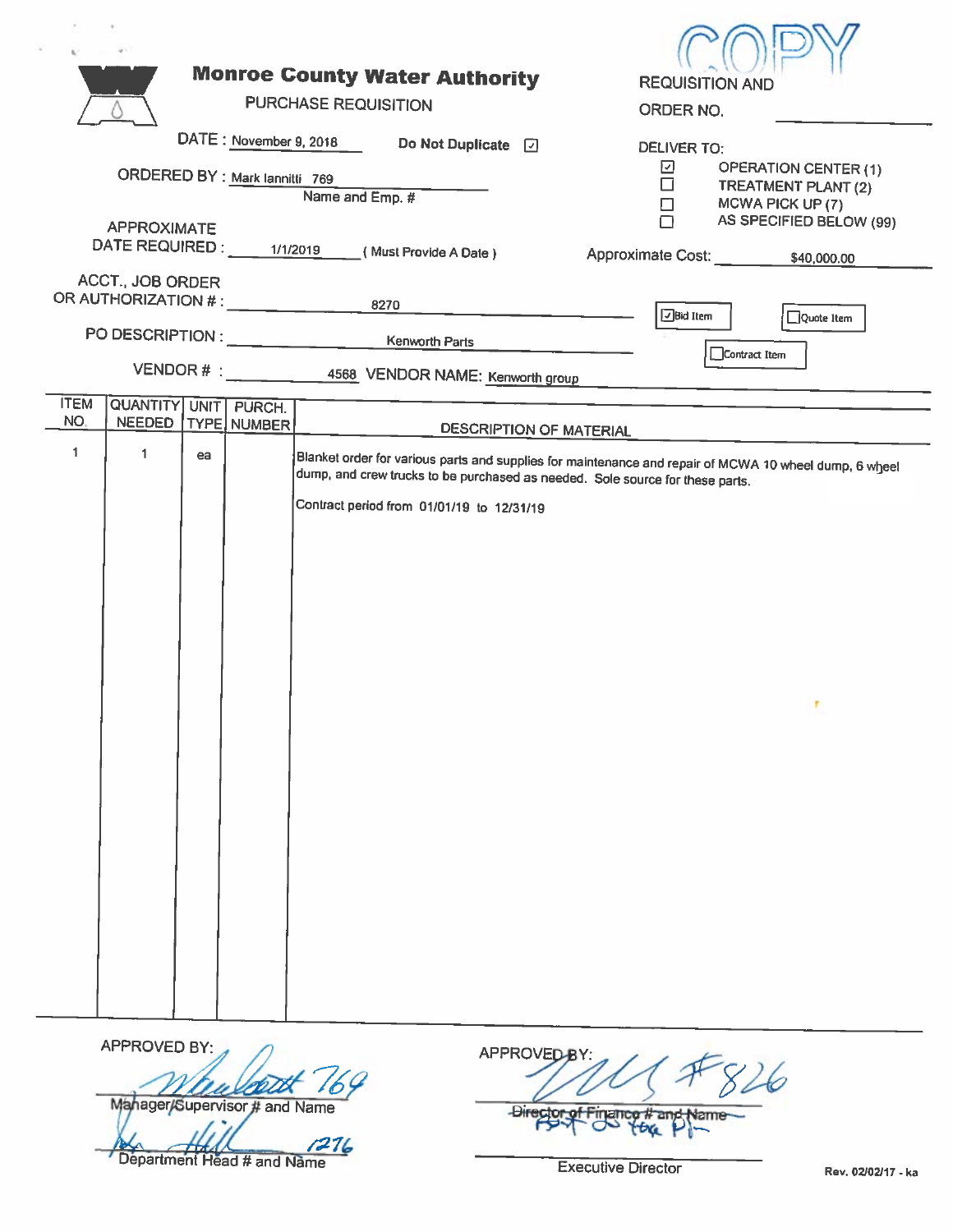|                                                |                                                     |    |                              | <b>Monroe County Water Authority</b><br><b>PURCHASE REQUISITION</b><br>Do Not Duplicate <b>D</b>                                                           |                                | REQUISITION AND<br>ORDER NO         |                                                |  |
|------------------------------------------------|-----------------------------------------------------|----|------------------------------|------------------------------------------------------------------------------------------------------------------------------------------------------------|--------------------------------|-------------------------------------|------------------------------------------------|--|
|                                                |                                                     |    |                              | DATE: November 9, 2018                                                                                                                                     |                                | <b>DELIVER TO:</b><br>☑             | <b>OPERATION CENTER (1)</b>                    |  |
|                                                | ORDERED BY : Mark lannitti 769                      |    |                              | Name and Emp. #                                                                                                                                            |                                | П                                   | <b>TREATMENT PLANT (2)</b><br>MCWA PICK UP (7) |  |
|                                                |                                                     |    |                              |                                                                                                                                                            |                                |                                     | AS SPECIFIED BELOW (99)                        |  |
| <b>APPROXIMATE</b><br>DATE REQUIRED : 1/1/2019 |                                                     |    |                              | (Must Provide A Date)                                                                                                                                      |                                | Approximate Cost: _____ \$30,000.00 |                                                |  |
|                                                | <b>ACCT., JOB ORDER</b>                             |    |                              | OR AUTHORIZATION # : 4270                                                                                                                                  |                                | $\sqrt{B}$ id Item                  | Quote Item                                     |  |
|                                                |                                                     |    |                              | PO DESCRIPTION : Caterpillar Parts                                                                                                                         |                                | Contract Item                       |                                                |  |
|                                                |                                                     |    |                              | VENDOR # : 4029 VENDOR NAME: Milton cat                                                                                                                    |                                |                                     |                                                |  |
| <b>ITEM</b><br>NO.                             | <b>QUANTITY UNIT PURCH.</b><br>NEEDED   TYPE NUMBER |    |                              |                                                                                                                                                            | DESCRIPTION OF MATERIAL        |                                     |                                                |  |
|                                                |                                                     |    |                              |                                                                                                                                                            |                                |                                     |                                                |  |
| $\mathbf{1}$                                   | $\mathbf{1}$                                        | ea |                              | Blanket order for various parts and supplies for maintenance and repair of Caterpillar backhoes<br>to be purchased as needed. Sole source for these parts. |                                |                                     |                                                |  |
|                                                |                                                     |    |                              | Contract period from 01/01/19 to 12/31/19                                                                                                                  |                                |                                     |                                                |  |
|                                                |                                                     |    |                              |                                                                                                                                                            |                                |                                     |                                                |  |
|                                                |                                                     |    |                              |                                                                                                                                                            |                                |                                     |                                                |  |
|                                                |                                                     |    |                              |                                                                                                                                                            |                                |                                     |                                                |  |
|                                                |                                                     |    |                              |                                                                                                                                                            |                                |                                     |                                                |  |
|                                                |                                                     |    |                              |                                                                                                                                                            |                                |                                     |                                                |  |
|                                                |                                                     |    |                              |                                                                                                                                                            |                                |                                     |                                                |  |
|                                                |                                                     |    |                              |                                                                                                                                                            |                                |                                     |                                                |  |
|                                                |                                                     |    |                              |                                                                                                                                                            |                                |                                     |                                                |  |
|                                                |                                                     |    |                              |                                                                                                                                                            |                                |                                     |                                                |  |
|                                                |                                                     |    |                              |                                                                                                                                                            |                                |                                     |                                                |  |
|                                                |                                                     |    |                              |                                                                                                                                                            |                                |                                     |                                                |  |
|                                                |                                                     |    |                              |                                                                                                                                                            |                                |                                     |                                                |  |
|                                                |                                                     |    |                              |                                                                                                                                                            |                                |                                     |                                                |  |
|                                                |                                                     |    |                              |                                                                                                                                                            |                                |                                     |                                                |  |
|                                                |                                                     |    |                              |                                                                                                                                                            |                                |                                     |                                                |  |
|                                                |                                                     |    |                              |                                                                                                                                                            |                                |                                     |                                                |  |
|                                                |                                                     |    |                              |                                                                                                                                                            |                                |                                     |                                                |  |
|                                                |                                                     |    |                              |                                                                                                                                                            |                                |                                     |                                                |  |
|                                                |                                                     |    |                              |                                                                                                                                                            |                                |                                     |                                                |  |
|                                                | <b>APPROVED BY:</b>                                 |    |                              |                                                                                                                                                            | <b>APPROVED</b>                |                                     |                                                |  |
|                                                |                                                     |    |                              |                                                                                                                                                            |                                | $\pm 826$                           |                                                |  |
|                                                |                                                     |    | Manader/Sunepient # and Name |                                                                                                                                                            | Director of Finance # and Name |                                     |                                                |  |

According to the Manuson of the Department Head # and Name

Asst 40 Exec DIL

**Executive Director**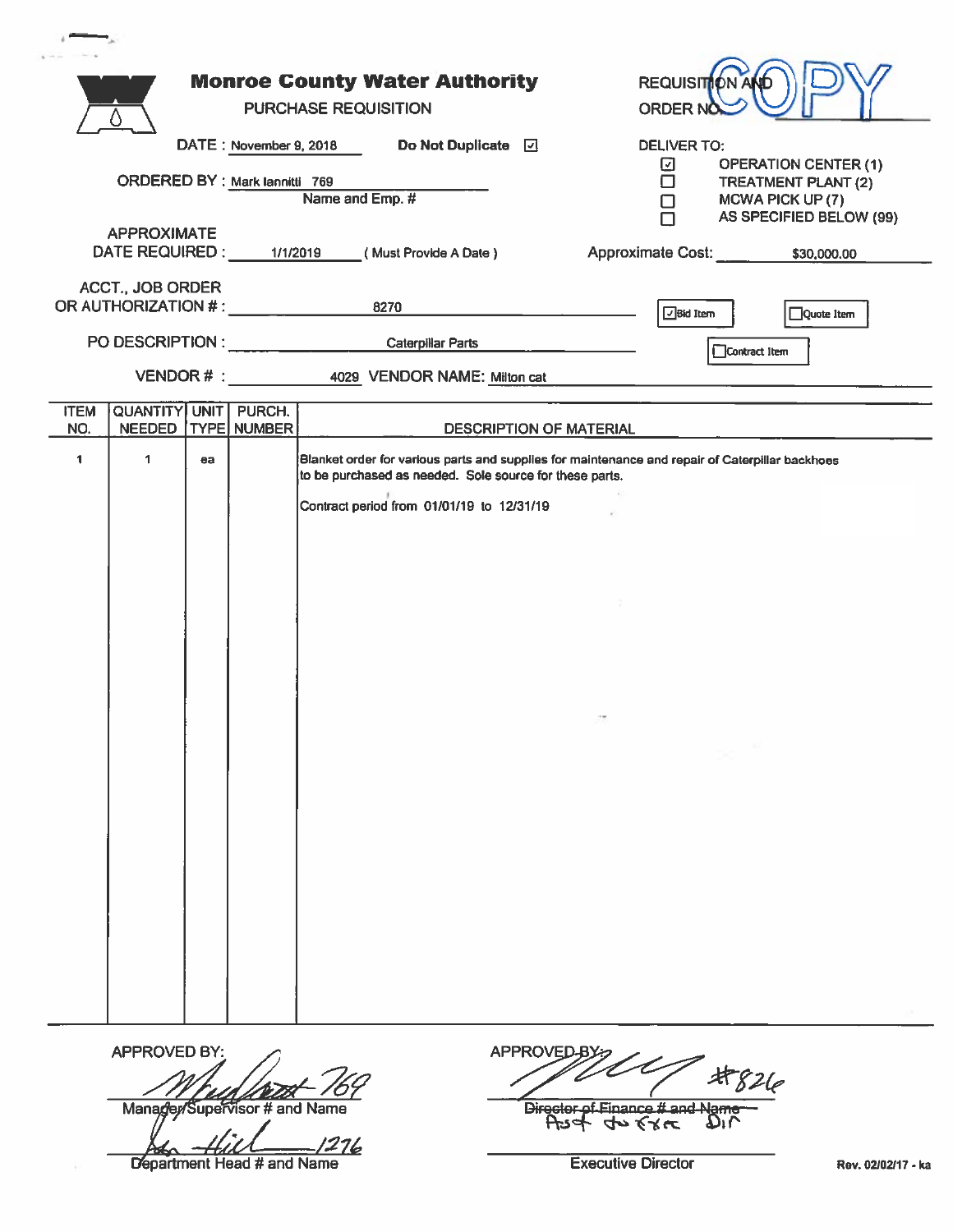|                                               |                                                                                                                                                                                                                                                                   | <b>Monroe County Water Authority</b><br>PURCHASE REQUISITION |                                                                                                          |                                                                |                                                  |  |                                                                                                                  | REQI<br><b>ORDER NO</b>                                                                         |                               |                         |  |
|-----------------------------------------------|-------------------------------------------------------------------------------------------------------------------------------------------------------------------------------------------------------------------------------------------------------------------|--------------------------------------------------------------|----------------------------------------------------------------------------------------------------------|----------------------------------------------------------------|--------------------------------------------------|--|------------------------------------------------------------------------------------------------------------------|-------------------------------------------------------------------------------------------------|-------------------------------|-------------------------|--|
|                                               |                                                                                                                                                                                                                                                                   |                                                              | DATE: November 9, 2018<br>Do Not Duplicate <b>D</b><br>ORDERED BY : Mark lannitti 769<br>Name and Emp. # |                                                                |                                                  |  | <b>DELIVER TO:</b><br>☑<br><b>OPERATION CENTER (1)</b><br>□<br>TREATMENT PLANT (2)<br>MCWA PICK UP (7)<br>$\Box$ |                                                                                                 |                               |                         |  |
| <b>APPROXIMATE</b><br>DATE REQUIRED: 1/1/2019 |                                                                                                                                                                                                                                                                   |                                                              |                                                                                                          |                                                                | (Must Provide A Date)                            |  |                                                                                                                  | $\Box$                                                                                          | Approximate Cost: \$20,000.00 | AS SPECIFIED BELOW (99) |  |
|                                               | <b>ACCT., JOB ORDER</b>                                                                                                                                                                                                                                           |                                                              |                                                                                                          | OR AUTHORIZATION # : 4270<br>PO DESCRIPTION : John Deere Parts |                                                  |  |                                                                                                                  | $\Box$ Bid Item                                                                                 |                               | $\Box$ Quote Item       |  |
|                                               |                                                                                                                                                                                                                                                                   |                                                              |                                                                                                          |                                                                | VENDOR # : 1429 VENDOR NAME: Five Star Equipment |  |                                                                                                                  |                                                                                                 | Contract Item                 |                         |  |
| <b>ITEM</b><br>NO.                            | QUANTITY UNIT PURCH.<br><b>NEEDED</b>                                                                                                                                                                                                                             |                                                              |                                                                                                          |                                                                |                                                  |  |                                                                                                                  |                                                                                                 |                               |                         |  |
| $\mathbf{1}$                                  | TYPE NUMBER<br>DESCRIPTION OF MATERIAL<br>1<br>Blanket order for various parts and supplies for maintenance and repair of John Deere backhoes and loaders<br>to be purchased as needed. Sole source for these parts.<br>Contract period from 01/01/19 to 12/31/19 |                                                              |                                                                                                          |                                                                |                                                  |  |                                                                                                                  | the control of the control of<br>the control of the control of<br>the control of the control of |                               |                         |  |

APPROVED BY:

 $2n - 2n$ 

ManaggerSupervisor # and Name

 $1276$ Department Head # and Name

**APPROVED**  $26$ Director of Finance # and Name<br>  $\overbrace{+}$  at  $\overbrace{+}$   $\overbrace{+}$  $D_0r$ 

**Executive Director**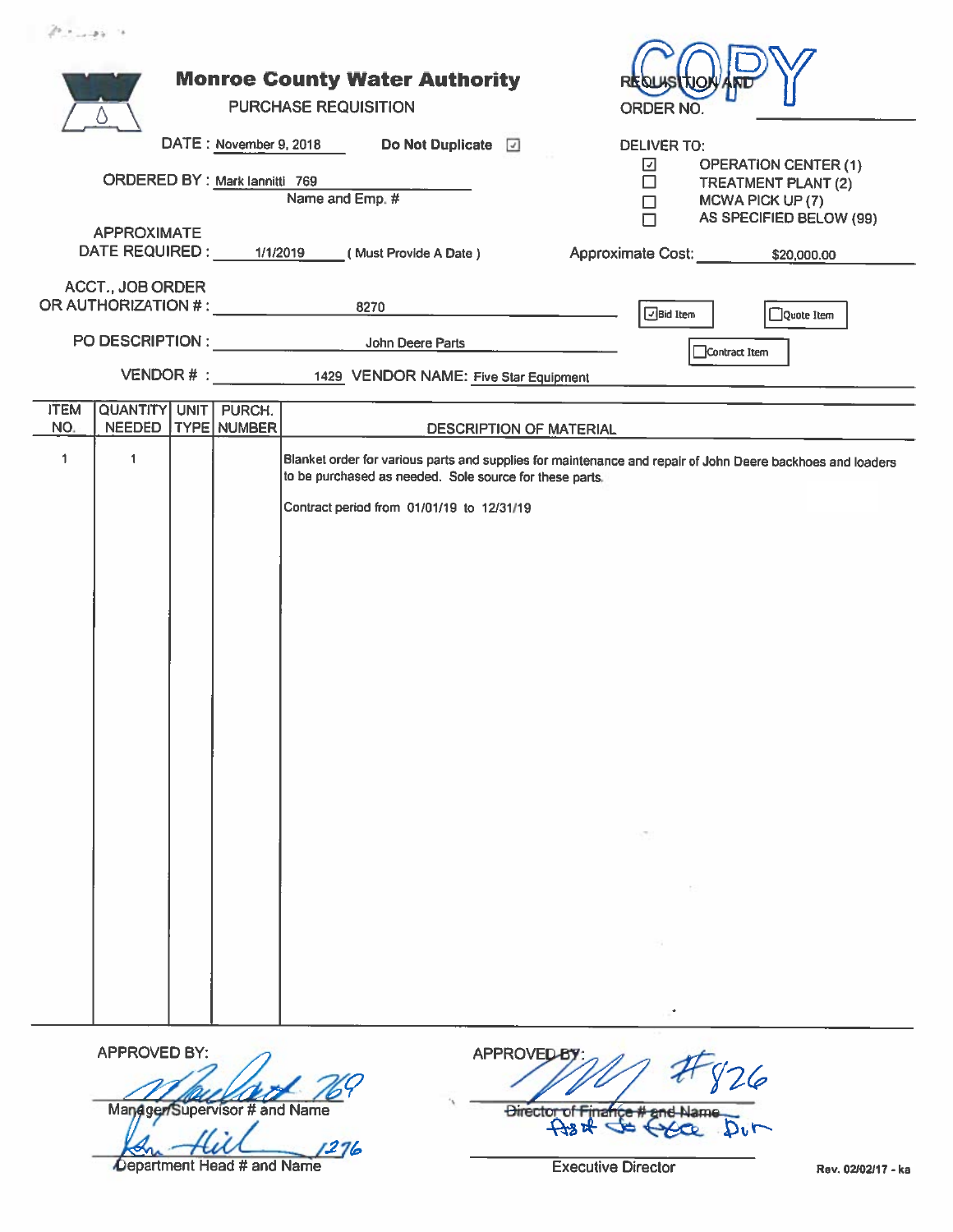| <b>Monroe County Water Authority</b><br><b>REQUISITION AND</b>                                         |
|--------------------------------------------------------------------------------------------------------|
| <b>PURCHASE REQUISITION</b><br>ORDER NO.                                                               |
| DATE: November 9, 2018<br>Do Not Duplicate 2<br><b>DELIVER TO:</b><br><b>OPERATION CENTER (1)</b><br>⊡ |
| $\Box$<br>TREATMENT PLANT (2)<br>Name and Emp. #<br>MCWA PICK UP (7)<br>Ω                              |
| AS SPECIFIED BELOW (99)<br>(Must Provide A Date)<br>Approximate Cost: \$100,000.00                     |
| 8270                                                                                                   |
| PO DESCRIPTION : _________________ New Tires and Services<br>Contract Item                             |
| VENDOR # : _________________113 VENDOR NAME: Lewis General Tire                                        |
| <b>DESCRIPTION OF MATERIAL</b>                                                                         |
| Contract order for Tires and related Repair Services to be ordered as needed.                          |
| Pricing per Monroe County Contract #618-18 (4700007470)                                                |
| Contract from 01/01/19 to 07/31/19                                                                     |
|                                                                                                        |
|                                                                                                        |
|                                                                                                        |
|                                                                                                        |
|                                                                                                        |
|                                                                                                        |
|                                                                                                        |
|                                                                                                        |
|                                                                                                        |
|                                                                                                        |
|                                                                                                        |
|                                                                                                        |
|                                                                                                        |
| Bid Item<br>Quote Item                                                                                 |

APPROVED BY:

Mapager/Supervisor # and Name

Department Head # and Name

Birector of Finance # and Name<br>Ar & Sec **Executive Director** 

**O**ir

**APPROVED BY** 

Rev. 02/02/17 - ka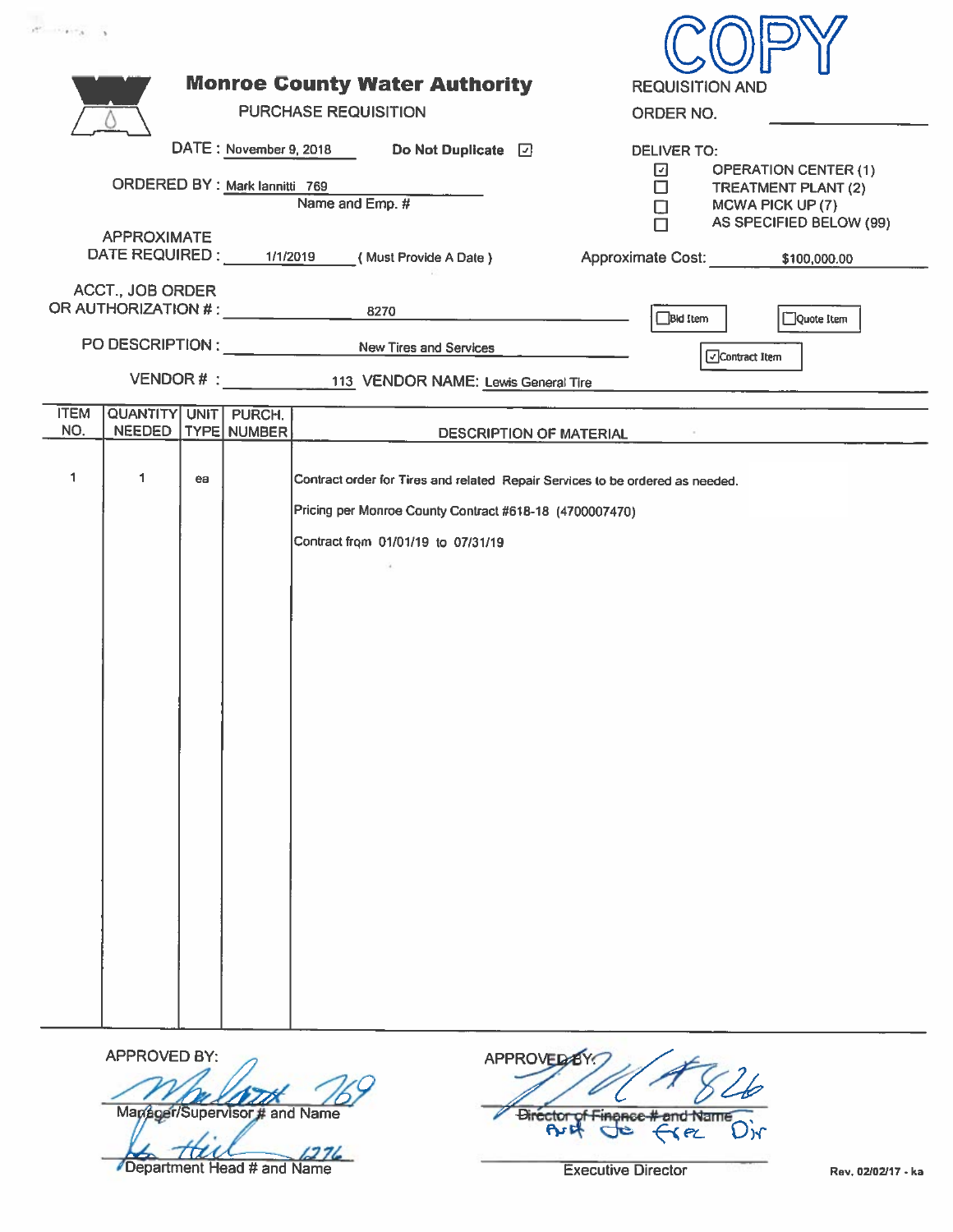|                                 |                                                                                                            |             |             | <b>Monroe County Water Authority</b><br><b>PURCHASE REQUISITION</b> | <b>REQUISITION AND</b><br>ORDER NO.<br>2938-1                                                           |  |  |  |
|---------------------------------|------------------------------------------------------------------------------------------------------------|-------------|-------------|---------------------------------------------------------------------|---------------------------------------------------------------------------------------------------------|--|--|--|
|                                 |                                                                                                            |             |             | DATE: November 14, 2018<br><b>Do Not Duplicate</b>                  | $\Box$<br><b>DELIVER TO:</b><br>0<br><b>OPERATION CENTER (1)</b>                                        |  |  |  |
| ORDERED BY: Karin Anderson #679 |                                                                                                            |             |             | Name and Emp. #                                                     | □<br><b>TREATMENT PLANT (2)</b><br>□<br>MCWA PICK UP (7)<br>AS SPECIFIED BELOW (99)<br>П                |  |  |  |
|                                 | <b>APPROXIMATE</b><br>ACCOUNT, JOB ORDER                                                                   |             |             | DATE REQUIRED: 12/13/2018 (Must Provide A Date)                     |                                                                                                         |  |  |  |
|                                 |                                                                                                            |             |             |                                                                     | <b>Bid Item</b><br>Quote Item                                                                           |  |  |  |
|                                 |                                                                                                            |             |             | <b>Office Supplies</b>                                              | □Contract Item                                                                                          |  |  |  |
| <b>ITEM</b>                     | QUANTITY                                                                                                   | <b>UNIT</b> | PURCH.      |                                                                     |                                                                                                         |  |  |  |
| NO.                             | <b>NEEDED</b>                                                                                              |             | TYPE NUMBER |                                                                     | <b>DESCRIPTION OF MATERIAL</b>                                                                          |  |  |  |
| $\ddot{\phantom{1}}$            | 1                                                                                                          | EA          |             |                                                                     | Contract Order for Office Supplies utilizing pricing from the City of Rochester Contract #128732/427380 |  |  |  |
|                                 |                                                                                                            |             |             | Contract Period: 12/01/2018 to 11/30/2019                           |                                                                                                         |  |  |  |
|                                 |                                                                                                            |             |             |                                                                     | 1                                                                                                       |  |  |  |
|                                 |                                                                                                            |             |             |                                                                     |                                                                                                         |  |  |  |
|                                 |                                                                                                            |             |             |                                                                     |                                                                                                         |  |  |  |
|                                 |                                                                                                            |             |             |                                                                     |                                                                                                         |  |  |  |
|                                 |                                                                                                            |             |             |                                                                     |                                                                                                         |  |  |  |
|                                 |                                                                                                            |             |             |                                                                     |                                                                                                         |  |  |  |
|                                 |                                                                                                            |             |             |                                                                     |                                                                                                         |  |  |  |
|                                 |                                                                                                            |             |             |                                                                     |                                                                                                         |  |  |  |
|                                 |                                                                                                            |             |             |                                                                     |                                                                                                         |  |  |  |
|                                 |                                                                                                            |             |             |                                                                     |                                                                                                         |  |  |  |
|                                 |                                                                                                            |             |             |                                                                     |                                                                                                         |  |  |  |
|                                 |                                                                                                            |             |             |                                                                     |                                                                                                         |  |  |  |
|                                 |                                                                                                            |             |             |                                                                     |                                                                                                         |  |  |  |
|                                 |                                                                                                            |             |             |                                                                     |                                                                                                         |  |  |  |
|                                 |                                                                                                            |             |             |                                                                     |                                                                                                         |  |  |  |
|                                 | APPROVED BY:<br><b>APPROVED B</b><br>on#679<br>$\frac{1}{4}$<br>Manager/Supervisor # and Name<br><b>OR</b> |             |             |                                                                     |                                                                                                         |  |  |  |
|                                 | Department Head # and Name<br><b>Executive Director</b>                                                    |             |             |                                                                     |                                                                                                         |  |  |  |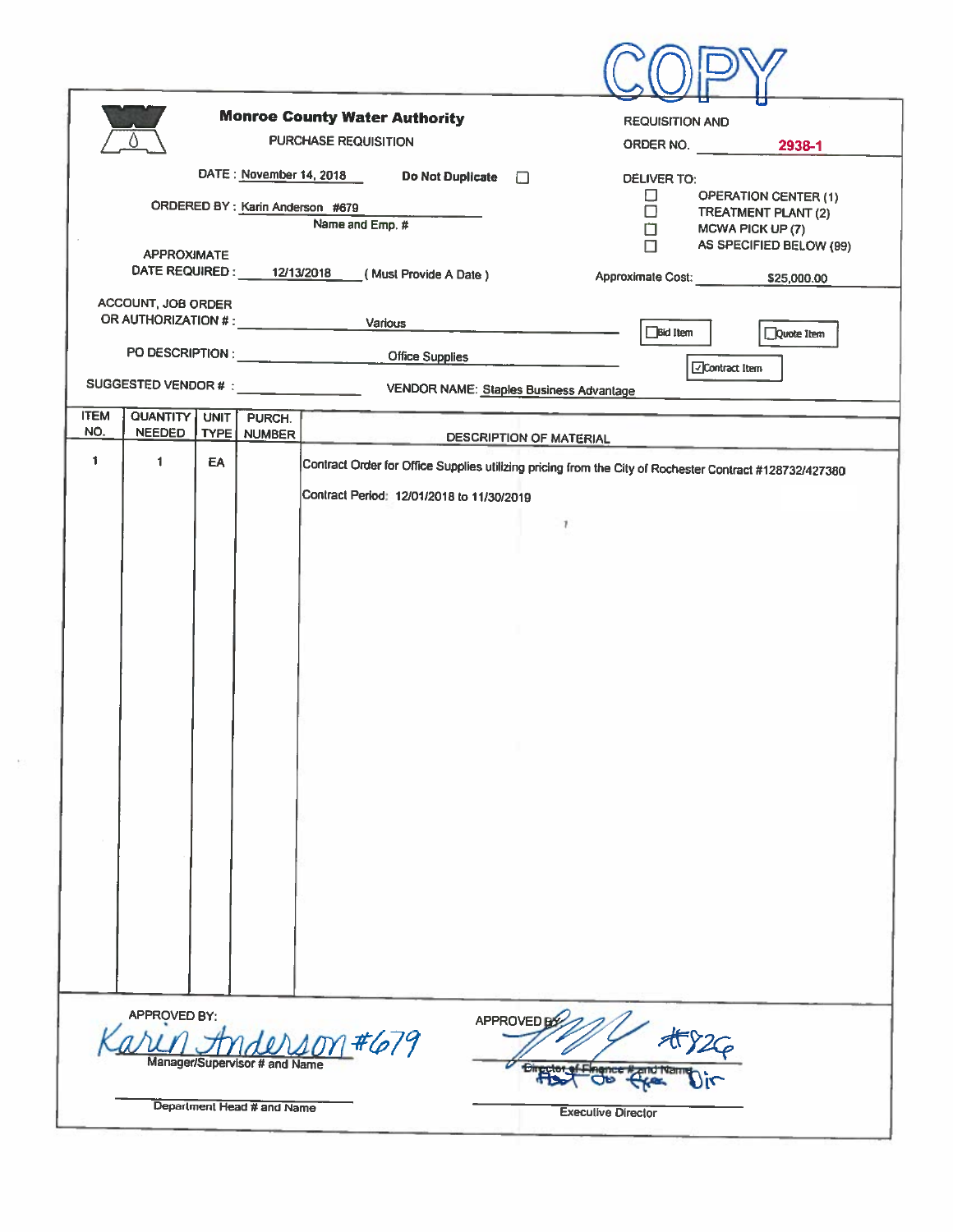

#### **City of Rochester**

**Bureau of Purchasing** City Hall Room 105 A, 30 Church Street Rochester, New York 14614-1290 www.cityofrochester.gov

October 4, 2018

**STAPLES** 50 METHODIST HILL DR, SUITE 1300 ROCHESTER, NY 14623

RE: CONTRACT 128732 /427380 **OFFICE SUPPLIES** 

The above referenced contract between your company and the City of Rochester is going to expire on 11/30/2018. As you know, the contract contains a provision allowing an extension of up to three additional years in increments of one (1) year or less upon mutual agreement.

The City would like to know it you are interested in extending this contract for the term indicated below. Please check your response, including the Iran Certification, and update our insurance and performance securities. Be sure this is signed by the appropriate officer of your company, and return this entire letter to me no later than 10/15/18, by e-mail or fax. Do not take any action based on this letter. If the contract is extended, you will be notified in writing.

Thank you for your cooperation.

**CITY OF ROCHESTER** 

**Roslyn Phillips** 585-428-7042 Senior Purchaser FAX: 585-428-6038 Philipr@cityofrochester.gov

I CERTIFY THAT MY COMPANY IS NOT ON THE PROHIBITED ENTITIES LIST OF THE NEW YORK STATE IRAN DISINVESTMENT ACT OF 2012

We hereby offer to extend the above referenced contract under the same terms and conditions through 11/30/19.

We hereby offer to extend the above referenced contract under the same terms and conditions through

We do not wish to extend the above referenced contract.

Kevin Macc

Oct 31, 2018

**Authorized Signature** 

Dale

**Kevin Moss** 

Type or Printed Name of Signature

Phone, 585, 428, 7041

Fax: 565.428.6038 TTY: 585.428.6054 EEO/ADA Employer<sup>(D)</sup>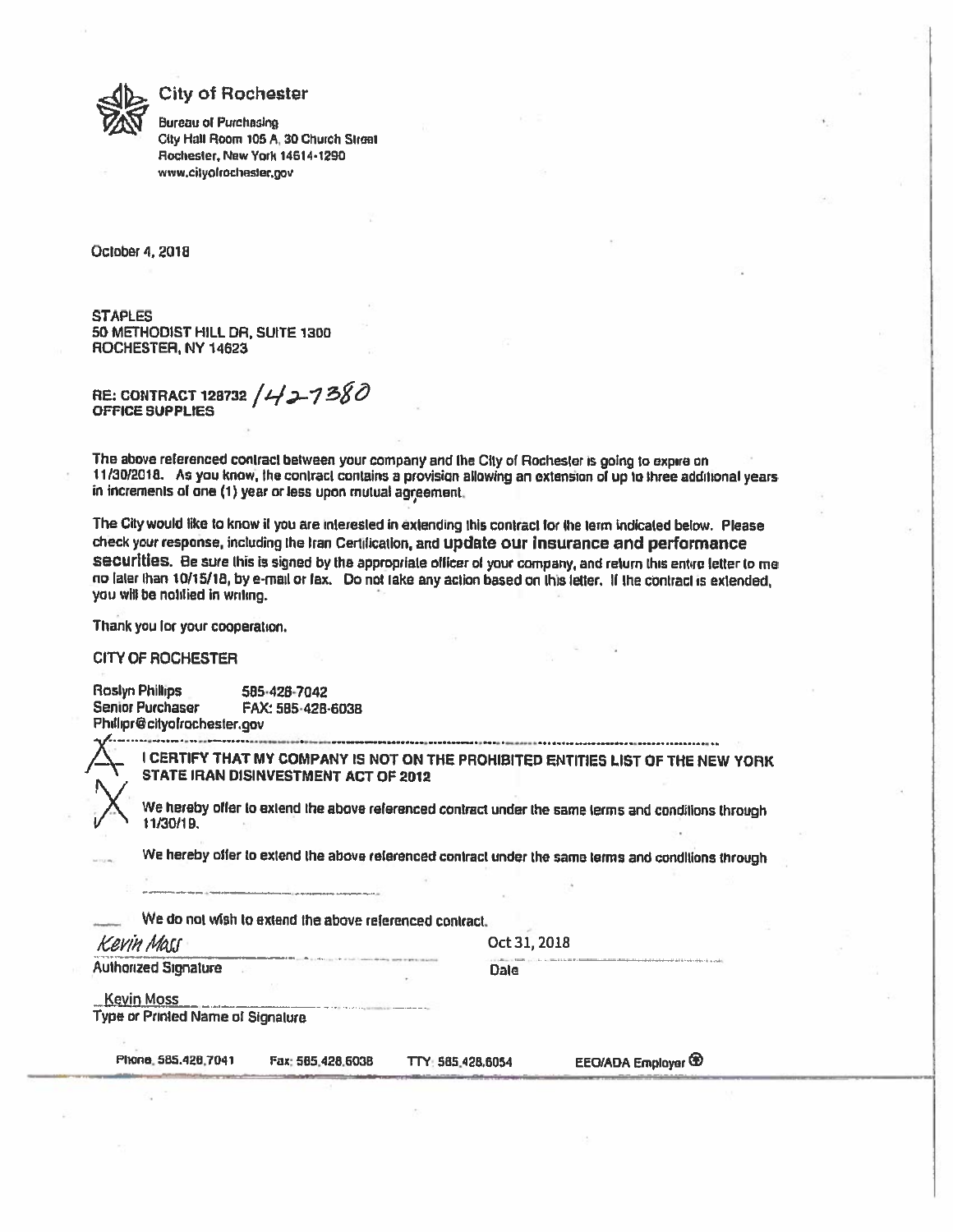

Monroe County Water Authority

# Memorandum

| To: | Larry Magguilli, Assistant to the Executive Director        | Date: | November 29, 2018 |
|-----|-------------------------------------------------------------|-------|-------------------|
|     | From: Gregory Jablonsky, Director of Information Technology | File: |                   |
|     | Subject: Request for Security Incident and Event Management |       | Copies: N. Noce   |

The IT Department is requesting to purchase services, software, and equipment for LogRhythm SIEM (Security Incident and Event Management) to continue to strengthen the security that protects the MCWA's Information Technology infrastructure.

LogRhythm will provide the  $\Pi$  department with the capability to monitor and analyze a large number of log files from different sources. Analyzing these logs provides the IT department better information as to what is happening in close to real time.

A bid for LogRhythm has gone out for bid and K Logix, LLC was the lowest qualified bidder. The estimated cost for equipment, software, and services to implement LogRhythm is \$79,000.

The 2018 Operating budget will fund these items.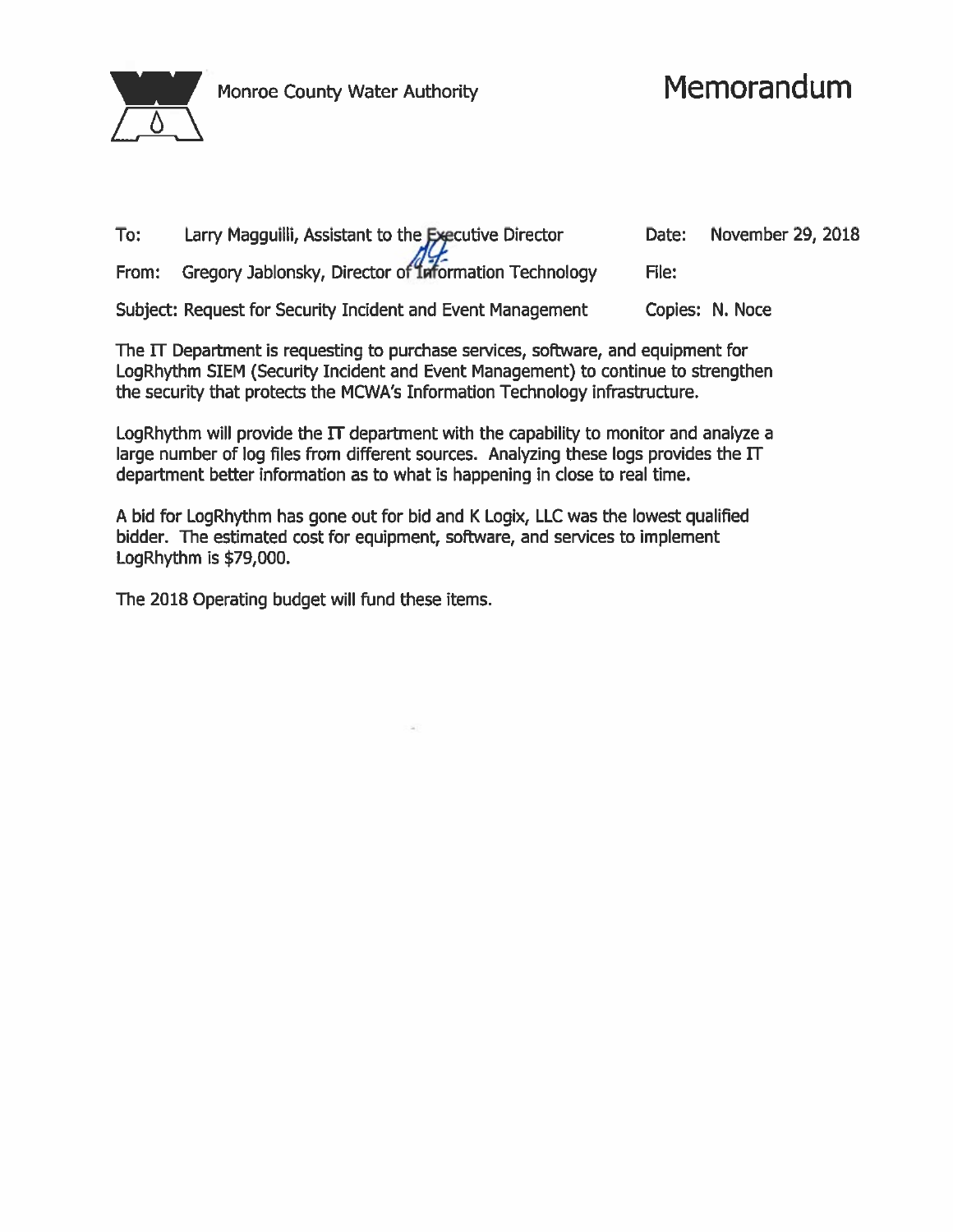

## Memorandum

| To: | Larry Magguilli, Assistant to the Executive Director        |       | Date: November 29, 2018 |
|-----|-------------------------------------------------------------|-------|-------------------------|
|     | From: Gregory Jablonsky, Director of Information Technology | File: |                         |

Subject: Recommendation to Purchase Tablets

The IT Department is recommending the purchase of Tablets under the NYS OGS Umbrella Hardware Contract Group 73600 - Award 22802 - Lot 2 Information Technology Umbrella Contract and the MCPV alliance contract. The requested equipment is as follows;

An estimated twenty (20) Tablets will be used by field personnel for more efficient ways of data processing. The tablet computers are test units for the field utility of tablet technology, which offers capabilities and features not available on the laptops and will replace the laptops assigned to that personnel.

The request is being made for an estimated \$50,000.

The 2018 & 2019 Operating budget will fund these items.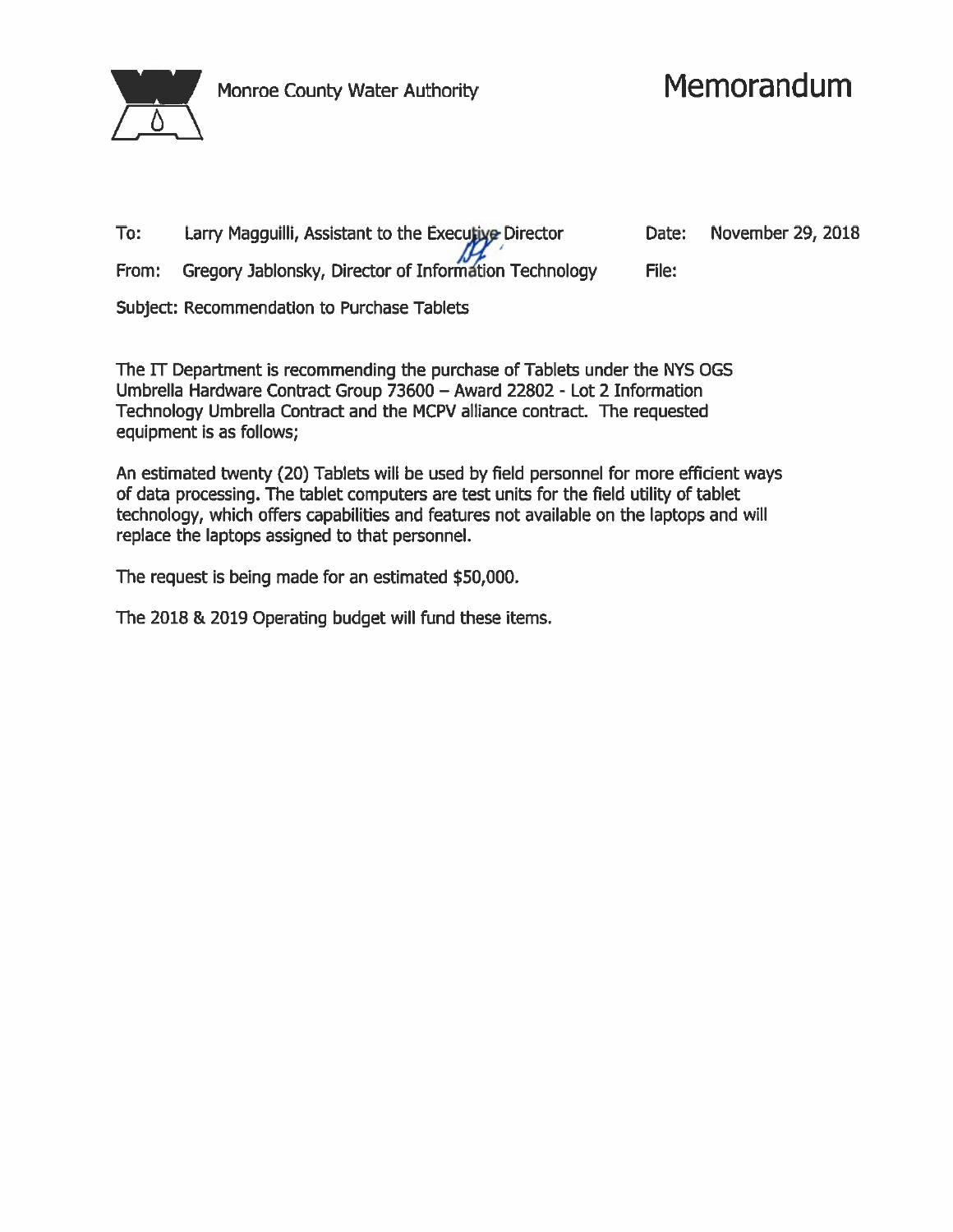

To:

**Monroe County Water Authority** 



From: Felicia White, Manager of Customer Services Subject: **Recommendation for Bid Award** Copies: K. Anderson **Board Meeting - December 13, 2018** 

Bids were received on Tuesday, November 27, 2018 for the annual contract for Printing & Mailing of Customer Bills, Notices & Meter Read Cards. This includes the weekly printing of quarterly customer bills and delinquent notices as well as monthly customer bills and delivering them to the USPO. This also includes printing, cutting, folding, adhering a wafer seal, and delivering meter read cards to the USPO. Additionally, the vendor is required to provide perforated paper, outside bill envelopes, and return envelopes. Contract is for one year with the option to extend for four additional one-year terms upon mutual consent of both parties. The apparent low, responsive, responsible bidder was IMS Direct for a total of \$117,353.

Bids were also sent to: Pittsford Printing **Accelerated Mailing Services, Inc. City Blue Imaging Services DocuSend** 

I recommend that the bid be awarded to the low, responsive, responsible bidder.

Attachment: Bid tabulation sheet



**Date** 

**Assistant to the Executive Director** 

(Dis)Approved by

**Purchasing Manager** 

(Dis)Approved by

**Executive Director** 

(Dis)Approved by

**Executive Assistant/Board** 

Date

Date

Date